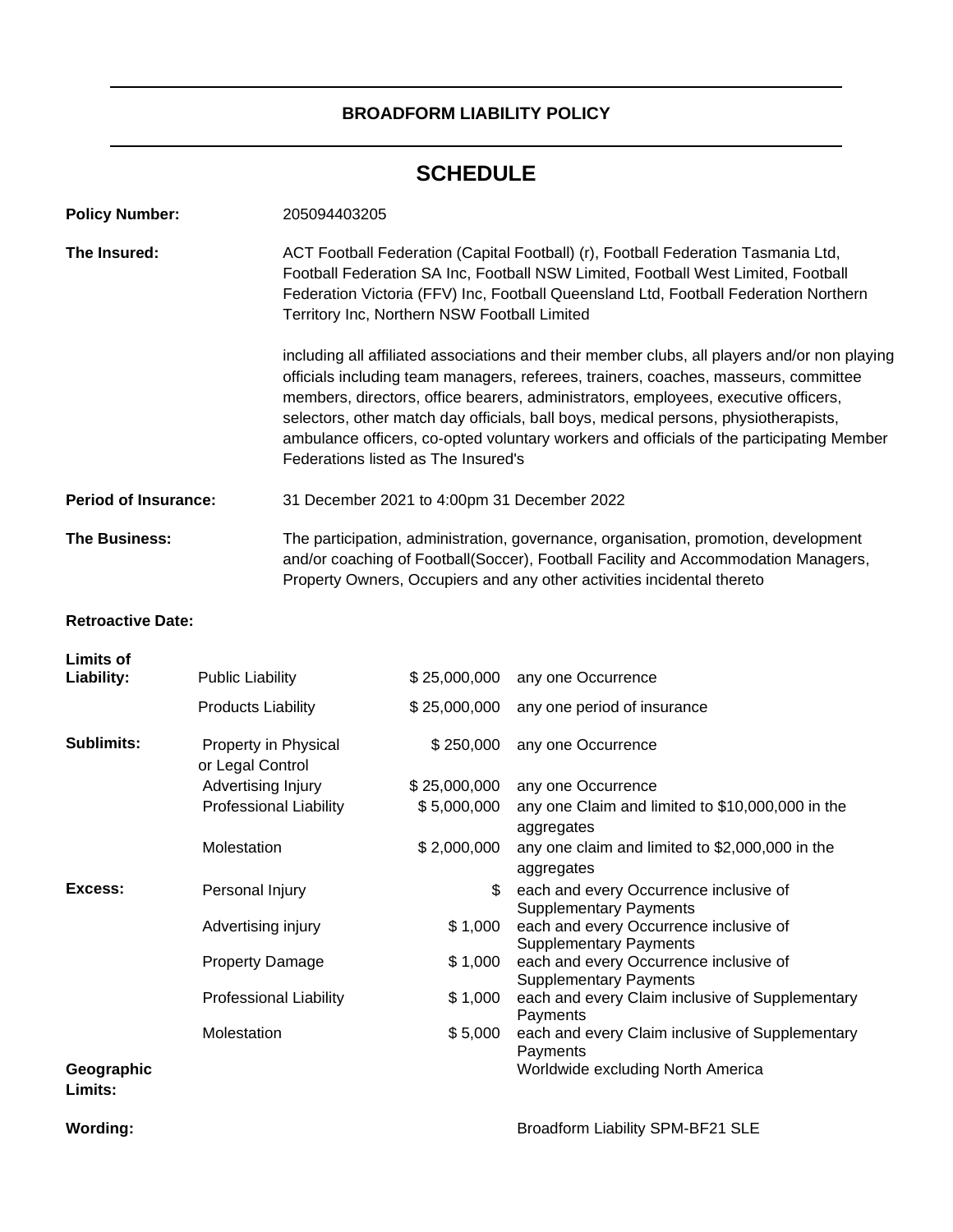**Premium:** As Agreed

**Broker:** GOW GATES IB PO BOX 680 Parramatta NSW 2124

**Insurer:** Underwritten for certain underwriters at Lloyd's of London & Chubb Insurance Australia Limited by their agent SLE Worldwide Australia Pty Ltd. under binding authorities B128416380W21 & 001-2021 respectively. \$ 20,000,000x \$5,000,000 Underwritten for certain underwriters at Lloyd's of London & Chubb Insurance Australia Limited by their agent SLE Worldwide Australia Pty Ltd. under binding authorities B128416380W21 & 001-2021 respectively. **Certificate:** This is to certify that in accordance with the authorisation granted under Contract No

B128416380W21 to the undersigned by certain Underwriters at Lloyd's, whose names and the proportion underwritten by them, which will be supplied on application, can be ascertained by reference to the said Contract which bears the Seal of Lloyd's policy Signing Office, and in accordance with the authorisation granted Underwritten for certain underwriters at Lloyd's of London & Chubb Insurance Australia Limited. by their agent SLE Worldwide Australia Pty Ltd. under binding authorities B128416380W21 & 001-2021 respectively. (hereinafter referred to as "the Insurers)", and in consideration of the premium specified herein, the said Insurers are hereby bound, each for his own part and not for another, their Executors and Administrators and in respect of its due proportion only, to insure in accordance with the terms and conditions contained in the policy to which this Certificate is attached.

**Stamped & Dated:** 22 December 2021

AFSL 237268

for and on behalf of SLE Worldwide Australia Pty Limited ABN 15 066 698 575 AFSL 237268 PO Box H308 Australia Square NSW 1215 Phone: +61 2 9249 4850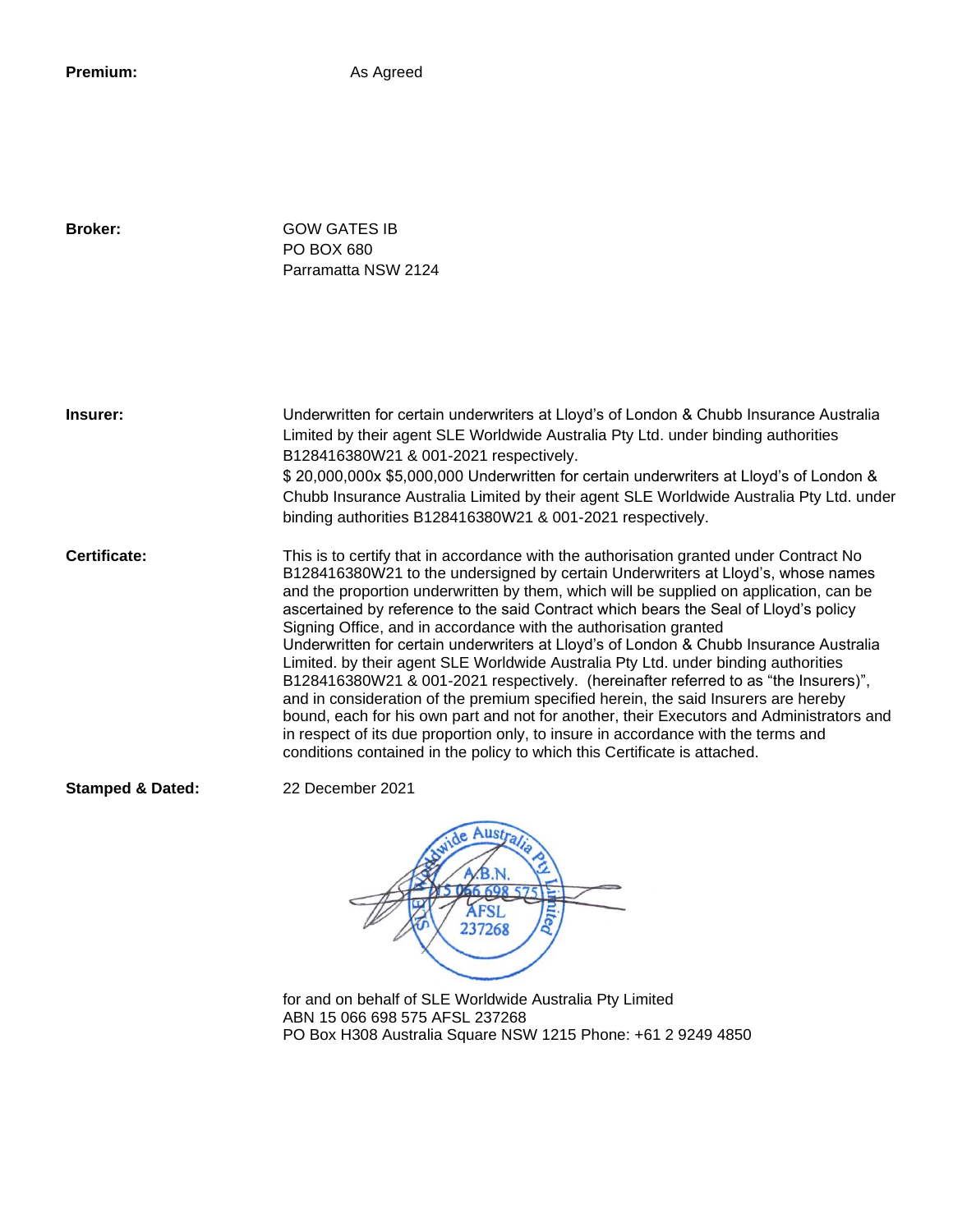#### **SEVERAL LIABILITY CLAUSE:**

The subscribing underwriter obligations under contracts of insurance to which they subscribe are several and not joint and are limited solely to the extent of their individual subscriptions. The subscribing underwriters are not responsible for the subscription of any co-subscribing underwriter who for any reason does not satisfy all or part of it's obligations.

#### **CANCELLATION CONDITION:**

The Named Insured may cancel this Policy by giving notice in writing to SLE. The Companies may cancel this Policy in any of the circumstances set out in the Insurance Contracts Act, 1984. After cancellation as aforesaid, the premium for the period prior to cancellation shall be adjusted on a pro rata basis plus 10% of the annual premium. When the premium is subject to adjustment, cancellation will not affect the Insured's obligation to supply such information as the Companies may require for the adjustment of the premium. Cancellation will not affect the Insured's obligations to pay the amount of adjustment applicable up to the date of cancellation.

#### **ENDORSEMENTS ATTACHING TO AND FORMING PART OF POLICY NO: 205094403205**

#### **DEROGATION NOTICE**

Renewal of this Policy is offered on the basis of a new Policy wording which replaces that previously issued. In the spirit of transparency we draw attention to the following changes ;

- Policy definition 23. Principal has been added for clarity.
- Contractual exclusion has been renamed exclusion 4. Assumed liability.
- IT Hazard exclusion has been replaced by exclusion 6. Cyber exclusion.
- Exclusion 14. Communicable Disease exclusion has been added. Amongst other broader exclusions this exclusion removes any Covid 19 coverage.
- Exclusion 22. Silica has been added.
- Policy Condition 5. Cancellation has been expanded to note the reason for our cancellation fee.

#### **SERVICE PROVIDERS VICARIOUS ENDORSEMENT**

This Policy does not cover liability in respect of Personal Injury or Property Damage arising out of or caused by or in connection with the Insured's service providers. A service provider means anyone engaged by the Insured to provide goods or perform a service. Service providers include but are not limited to security services, amusement operators, pyrotechnicians, entertainers, food vendors, stall holders, sound & lighting companies & Contracted Labour but does not include volunteers or the Insured's employees. However, this exclusion shall not apply to the Insured's vicarious liability arising from an act, error or omission of service providers that have provided the Insured with proof of liability insurance. This exclusion does not apply to contracted coaches or contracted managers whilst engaged by the Insured however no cover is provided to contracted coaches or contracted managers whilst deriving an income from any other sources.

#### **BREACH OF PROFESSIONAL DUTY EXTENSION (SLE)**

NOTICE TO THE INSURED The terms and conditions of this Endorsement provide that: 1. A Claim (as defined within this Endorsement) must be made against the Insured during the Period of Insurance for this Policy to apply; and 2. The Insured must immediately notify the Insurer in writing of such Claim(s). Such notification must be given to the Insurer during the Period of Insurance for this Policy to apply.If any circumstances or facts come to the attention of the Insured during the Period of Insurance which are likely to give rise to a Claim(s) being made against them or which the Insured should reasonably expect to give rise to a Claim(s) being made against them, the terms and conditions of this Endorsement provide an option as to whether or not to notify the Insurer. However, failure to notify may affect Policy indemnity, ie. All or part of any subsequent Claim(s) may not be covered. Assuming the option to notify the Insurer is chosen such notification must be given in writing during the Period of Insurance for this Policy to apply. The time of the happening of the negligent act, error or omission which gives rise to a Claim(s) or a possible Claim(s), is not of relevance provided they occur after the Retroactive Date specified in the Schedule. Upon expiry of the Period of Insurance, no further Claim(s) can be made under this Policy and therefore the maintenance of insurance provided by this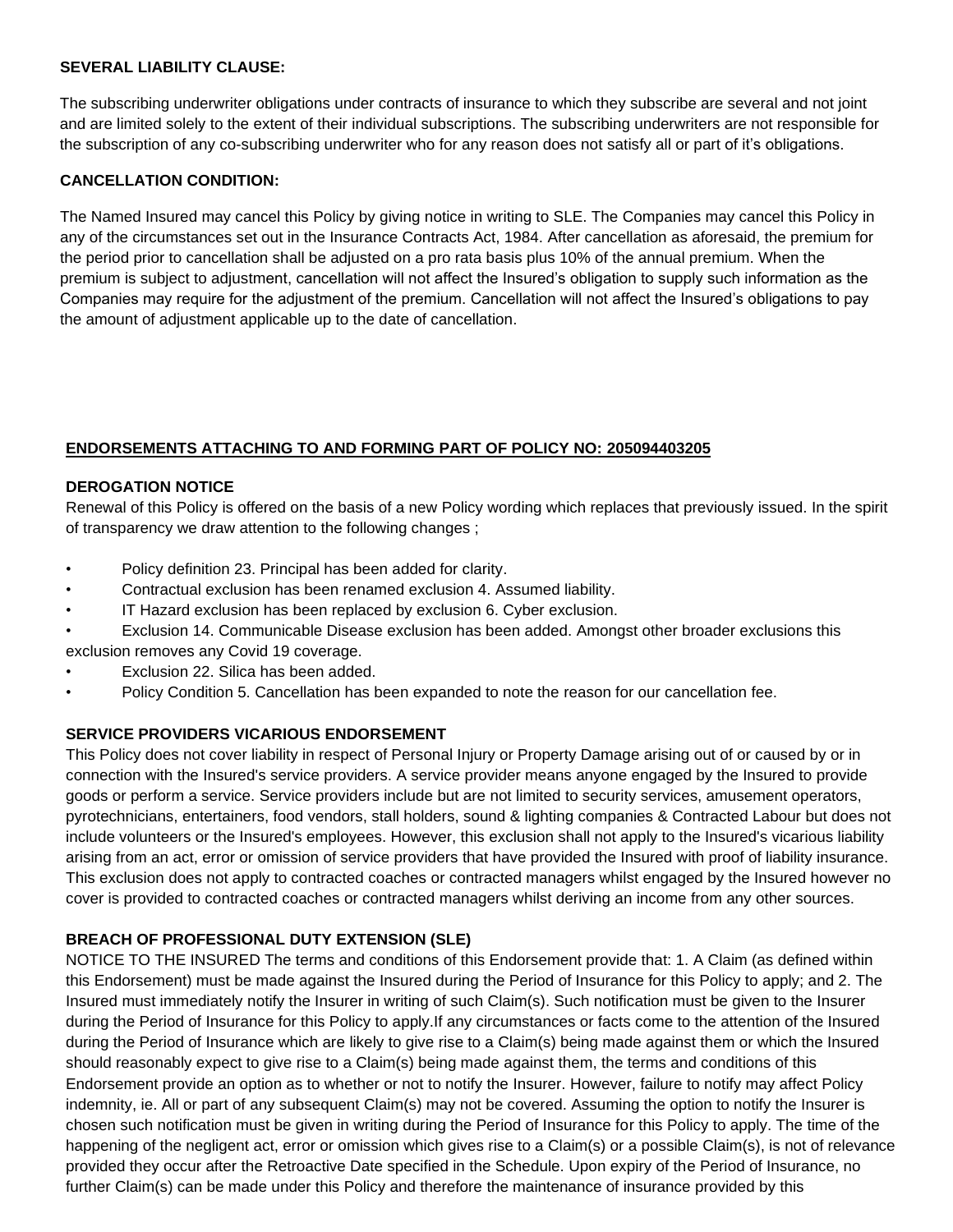Endorsement is essential. COVER APPLICABLE TO THIS ENDORSEMENT The Insurer, to the extent and in the manner hereinafter provided, hereby agrees to pay to or on behalf of the Insured up to the Limit of Liability as stated in the Schedule as applying to this Endorsement against all sums which the Insured shall become legally liable to pay as Compensation for Personal Injury and/or Property Damage as a result of a Claim or Claims first made against the Insured and reported to the Insurer during the Period of Insurance arising out of an act, error or omission committed or alleged to have been committed by or on behalf of the Insured in breach of the Insureds Professional Duty in connection with the Business. LIMIT OF LIABILITY AND EXCESS APPLICABLE TO THIS ENDORSEMENT The Insurer hereby agrees to pay all costs in the defence of a Claim for which indemnity is available under this Endorsement provided that the total aggregate liability (including Supplementary Payments) shall not exceed the Limit of Liability specified in the Schedule as applying to this Endorsement notwithstanding the number of Claims made. The Excess shown in the Schedule as applying to this Endorsement shall be the amount first payable by the Insured in respect of any one Claim and shall be borne by and at the Insured's own risk. The Insurer's liability shall only be in excess of this amount. EXCLUSIONS APPLICABLE TO THIS ENDORSEMENT This Endorsement does not cover liability: 1. Which is already excluded under the Policy. 2. Which is more specifically insured against in any other section of this Policy. 3. Arising out of acts, errors or omissions which occurred or allegedly occurred prior to the Retroactive Date specified in the Schedule. 4. Arising out of any facts or circumstances of which the Insured was aware of prior to the commencement of the Period of Insurance or which a reasonable person in the Insured's position would have considered may give rise to a Claim. 5. Assumed under contract or agreement unless such liability would have attached in the absence of such contract or agreement. 6. Arising from an Occurrence which is inevitable having regard to the circumstances and nature of the work undertaken. 7. Arising from or in connection with advice, consultancy, specification, supervision or other Professional Duty given or undertaken by the Insured not in relation to the Business 8. Arising out of conspiracy, conversion, deceit, inducement, breach of contract, injurious falsehood or fraudulent, criminal or malicious act or omission of the Insured. 9. Arising in North America or in respect of any Claims which would be subject to the jurisdiction of the Courts of North America. 10. Incurred by or caused by a Director or Officer of the Insured whilst acting within the \_scope of their duties in such capacity. DEFINITIONS APPLICABLE TO THIS ENDORSEMENT Claim or Claims means (i) Any writ, statement of claim, summons, application or other originating legal or arbitral process, cross claim, counterclaim or third or similar party notice issue against or serviced upon the Insured or (ii) The receipt by the Insured of any written or verbal notice of demand for compensation made by a third party against them. Professional Duty means the duty owed in a professional capacity by all Insured's listed in the schedule but only whilst acting in that specific professional capacity at the time for and behalf of the Insured entities. CONDITIONS APPLICABLE TO THIS ENDORSEMENT 1. The Insured shall, as a condition precedent to their right to be indemnified under this Endorsement give to the Insurer as soon as practicable notice in writing during the Period of Insurance: (i) of any Claim(s) made against the Insured. (ii) of the receipt of notice from any person of an intention to make a Claim against the Insured. 2. The Insured shall give to the Insurer, as soon as practicable, notice in writing during the Period of Insurance of any circumstance of which they become aware during the Period of Insurance, likely to give rise to a Claim against them. If, during the Period of Insurance, the Insured becomes aware of any circumstances which might subsequently give rise to a Claim under this Endorsement and elect, during the Period of Insurance, to give written notice to the Insurer of such circumstances, then any such Claim which might subsequently arise out of such circumstances will be deemed to have been made during the Period of Insurance.

The retroactive date in respect to this endorsement is:-

ACT Football Federation (Capital Football) 9th September 2005 Football Federation Tasmania Ltd 31st October 2011 Football Federation SA Inc 1st April 2008 Football West Limited 16th December 2004 Football Federation Victoria (FFV) Inc 1st January 2003 Football Queensland Ltd 4th February 2004 Football Federation Northern Territory Inc 31st December 2011 Football NSW Limited 31st December 2003 Northern NSW Football Limited 31st December 2003

#### **CONSTRUCTION LIMITATION**

This Policy does not cover Personal Injury or Property Damage arising out of or in any way connected with the construction, erection, alteration, demolition of and/or addition to buildings by or on behalf of the Insured. However, this exclusion shall not apply to the construction, erection, alteration, demolition of and/or addition to buildings by or on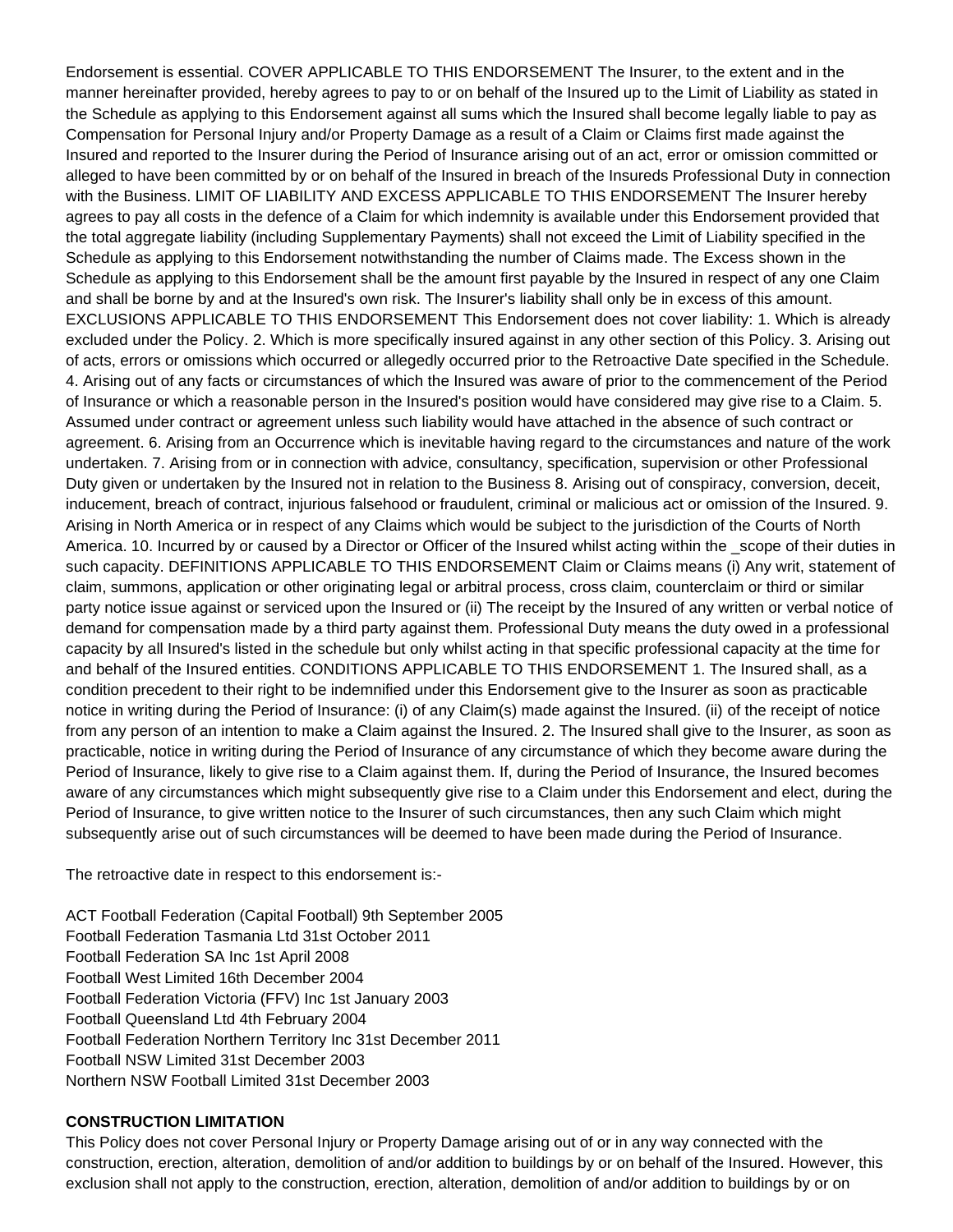behalf of the Insured where the total value of such works does not exceed \$100,000

#### **MOLESTATION EXTENSION**

This Policy does not cover liability in respect of Personal Injury arising out of or caused by or in connection with the molesting, interfering or assault of any person by - The Insured Any of the Insured's employees, . Any person acting on behalf of the Insured, - Any person for whom the Insured may be held legally liable. The Insurer shall have no obligation to defend any action, suit or proceeding against the Insured either directly or vicariously seeking damages for such Personal Injury.Notwithstanding the above, the Insurer will extend this policy to indemnify the Insured as defined under Policy definitions 10(i), (ii) & (iii) in respect of their vicarious legal liability arising out of or caused by or in connection with the molesting, interfering or assault of any person but only in respect of Claims made during the Period of Insurance and where such molesting, interfering or assault occurs after the retroactive date of this Endorsement. NOTICE TO THE INSURED The terms and conditions of this Endorsement provide that:1. A Claim (as defined within this Endorsement) must be made against the Insured during the Period of Insurance for this Policy to apply; and 2. The Insured must immediately notify the Insurer in writing of such Claim(s). Such notification must be given to the Insurer during the Period of Insurance for this Policy to apply. If any circumstances or facts come to the attention of the Insured during the Period of Insurance which are likely to give rise to a Claim(s) being made against them or which the Insured should reasonably expect to give rise to a Claim(s) being made against them, the terms and conditions of this Endorsement provide an option as to whether or not to notify the Insurer. However, failure to notify may affect Policy indemnity, ie. All or part of any subsequent Claim(s) may not be covered. Assuming the option to notify the Insurer is chosen such notification must be given in writing during the Period of Insurance for this Policy to apply.The time of the happening of the molestation, interference or assault which gives rise to a Claim(s) or a possible Claim(s), is not of relevance provided they occur after the Retroactive Date of this Endorsement. DEFINITIONS APPLICABLE TO THIS ENDORSEMENT For the purpose of this Endorsement Claim or Claims means (i) any writ, statement of claim, summons, application or other originating legal or arbitral process, cross claim, counterclaim or third or similar party notice issue against or serviced upon the Insured or (ii) the receipt by the Insured of any written or verbal notice of demand for Compensation made by a third party against them. notwithstanding the number of occurrences or incidents alleged to have taken place. The Insured means the Insured as defined under Policy definitions 10 (i), (ii) & (iii) only. COVER APPLICABLE TO THIS ENDORSEMENT The Insurer, to the extent and in the manner hereinafter provided, hereby agrees to pay to or on behalf of the Insured up to the Limit of Liability as stated in this Endorsement against all sums which the Insured, shall become vicariously legally liable to pay as Compensation as a result of a Claim or Claims first made against the Insured and reported to the Insurer during the Period of Insurance arising out of any molestation, interference or assault committed or alleged to have been committed by the Insured, or another party for which the Insured may be legally liable, in connection with the Business. LIMIT OF LIABILITY AND EXCESS APPLICABLE TO THIS ENDORSEMENT The Insurer hereby agrees to pay all costs in the defence of a Claim (including Supplementary Payments) for which indemnity is available under this Endorsement provided that the total aggregate liability (including Supplementary Payments) shall not exceed \$2,000,000 any one Claim & in the aggregate during any one Period of Insurance notwithstanding the number of Claims made. An Excess of \$5,000 each and every Claim (including Supplementary Payments) shall be the amount first payable by the Insured and shall be borne by and at the Insured's own risk. The Insurer's liability shall only be in excess of this amount. EXCLUSIONS APPLICABLE TO THIS ENDORSEMENT This Endorsement does not cover liability: (i) Arising out of molestation, interference or assault which occurred or allegedly occurred prior to the Retroactive Date. (ii) Arising out of any facts or circumstances of which the Insured was aware of prior to the commencement of the Period of Insurance or which a reasonable person in the Insured's position would have considered may give rise to a Claim. (iii) Assumed under contract or agreement unless such liability would have attached in the absence of such contract or agreement. (iv) Not in relation to the Business (v) Arising in North America or in respect of any Claims which would be subject to the jurisdiction of the Courts of North America. The Insurer will not indemnify any individual convicted of any criminal act in respect of any civil suit or action or Claim arising in connection with such criminal act CONDITIONS APPLICABLE TO THIS ENDORSEMENT 1. The Insured shall, as a condition precedent to their right to be indemnified under this Endorsement give to the Insurer as soon as practicable notice in writing during the Period of Insurance: (i) of any Claim(s) made against the Insured. (ii) of the receipt of notice from any person of an intention to make a Claim against the Insured. 2. The Insured shall give to the Insurer, as soon as practicable, notice in writing during the Period of Insurance of any circumstance of which they become aware during the Period of Insurance, likely to give rise to a Claim against them. If, during the Period of Insurance, the Insured becomes aware of any circumstances which might subsequently give rise to a Claim under this Endorsement and elect, during the Period of Insurance, to give written notice to the Insurer of such circumstances, then any such Claim which might subsequently arise out of such circumstances will be deemed to have been made during the Period of Insurance.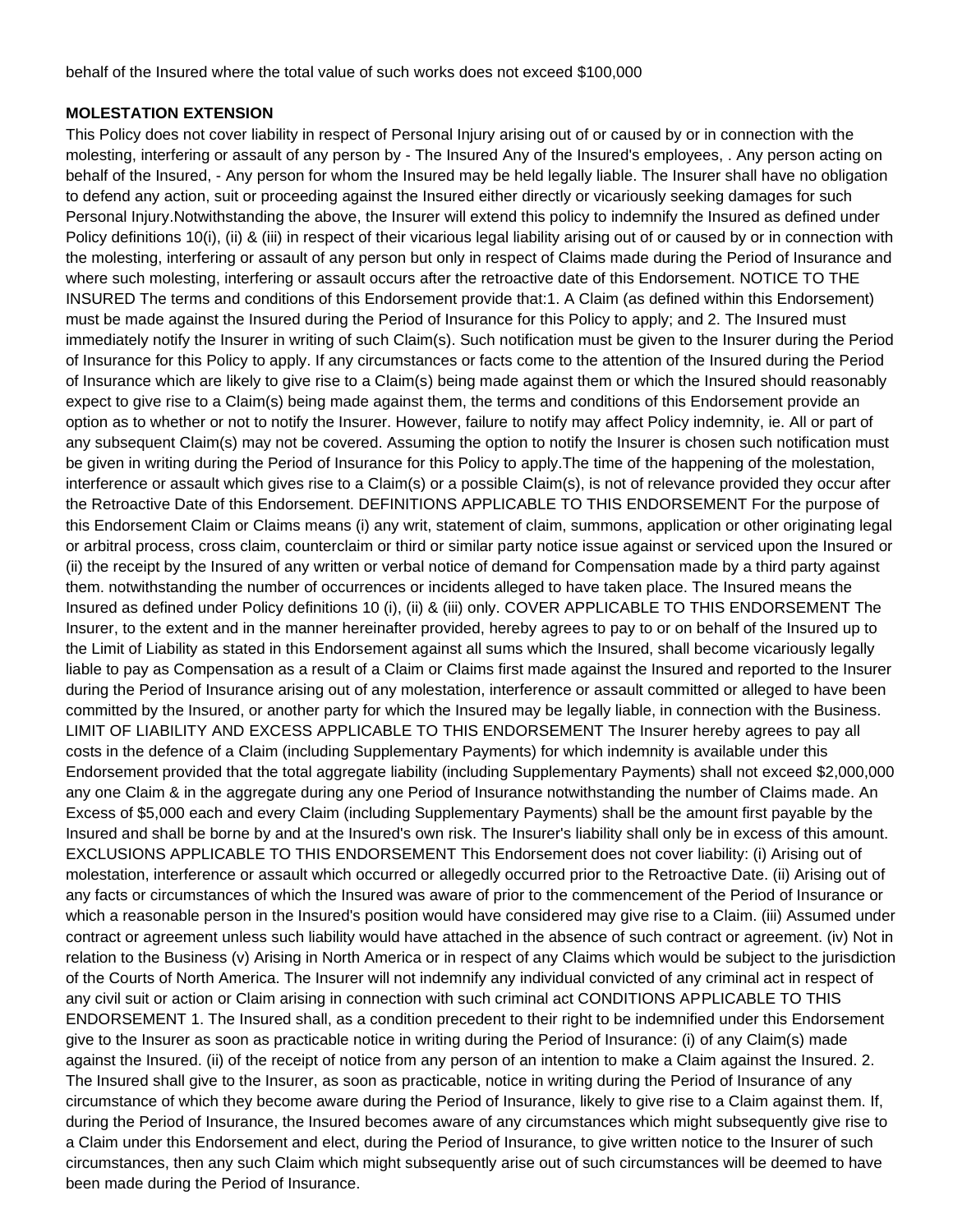The retroactive date in respect of the endorsement is:-

ACT Football Federation (Capital Football) 31st December 2011 Football Federation Tasmania Ltd 31st December 2011 Football Federation SA Inc 1st April 2011 Football West Limited 16th March 2011 Football Federation Victoria (FFV) Inc 31st December 2011 Football Queensland Ltd 31st December 2011 Football Federation Northern Territory Inc 31st December 2011 Football NSW Limited 31st December 2017 Northern NSW Football Limited 31st December 2017

#### **ENDORSEMENTS**

It is hereby declared and agreed Supplementary Payments is endorsed to include the following:- "vi indemnify the Insured for all legal costs and charges and such other reasonable expenses incurred with the Insurer's written consent including actual costs of salaries or wages for attendance of the Insured at hearings, trials or coronial enquires whether civil, criminal or appellate, and such costs, charges and expenses shall be payable in addition to the limit of liability

It is hereby declared and agreed the definition of Insured is amended to include "Work Experience Students"

It is hereby declared and agreed exclusions 23 Smoking and exclusion 27 Welding and allied processes are deleted in full

It is hereby declared and agreed the words "Inevitable Event" are deleted from the "Breach of Professional Duty Extension (SLE) endorsement

Endorsement 14 is deleted in full

The following exclusion is added to the policy. Virus, Disease and Pandemic Exclusion

Notwithstanding any provision to the contrary within this Policy or any endorsement thereto it is agreed that the Policy does not insure any actual or alleged loss, liability, damage, compensation, injury, sickness, disease, death, medical payment, defence cost, cost, expense or any other amount directly or indirectly occasioned by, arising from, caused by, happening through, or in consequence of, or otherwise attributable to any one or more of the following:

- 1. Coronaviruses
- 2. Coronavirus disease (COVID-19);
- 3. Severe acute respiratory syndrome coronavirus 2 (SARS-CoV-2);
- 4. Any mutation of or variation of or evolution of 1), 2) or 3) above;
- 5. Identification, clean up, detoxification, removal, monitoring or testing for 1), 2), 3) or 4) above;

6. Any infectious or contagious disease that is declared, categorized, or otherwise referred to as a pandemic by either (i) the World Health Organization, or (ii) any governmental public health agency of a country directly affected by the disease, regardless of when the declaration occurred;

7. Any fear, threat or act in anticipation, whether rational or unfounded, of 1), 2), 3), 4), 5) or 6) above.

Except as otherwise provided in this Exclusion, all terms, provisions and conditions of the Policy shall have full force and